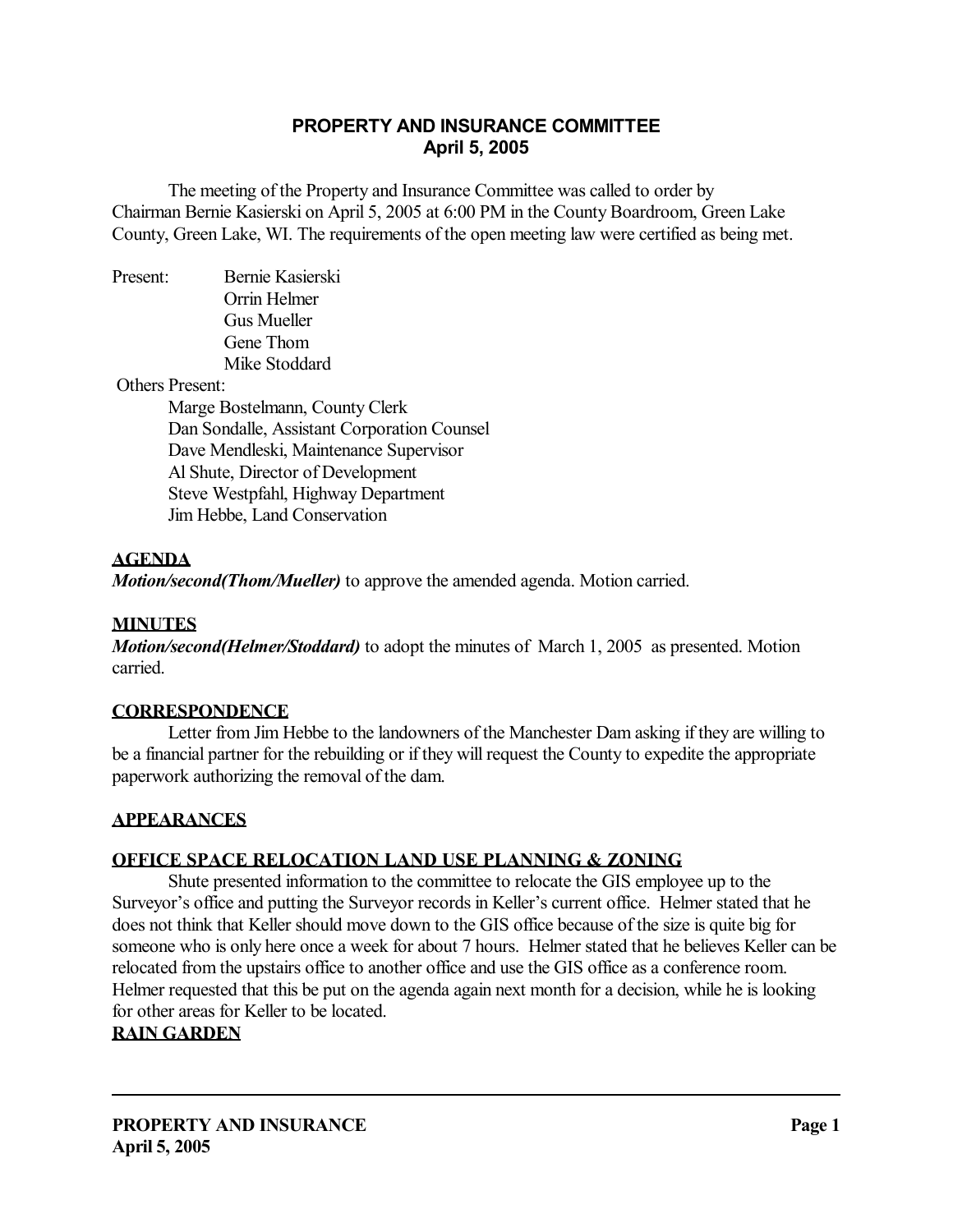### **VOICE MAIL**

 Bostelmann received a message from Scott from Convergent Solution stating the CenturyTel is unable to provide the SMDI circuit, which was needed for the voice mail. Bostelmann will be meeting with Scott and his technician Brian on April 14<sup>th</sup> at 10 am to discuss options. Bostelmann requested Mr. Kasierski to attend also.

### **RENTAL/FARMING THE CTH A PROPERTY**

 Bostelmann stated that Dean Sales has signed the agreement to rent the County A property and Mr. Helmer needs authority to enter into the contact for the County. *Motion/second(Stoddard/Thom)* to approve entering into the contract with Dean Sales to rent the County A property. Motion carried.

### **PURCHASE REQUESTS**

| <b>Law Enforcement</b>                                          |                           |              |                                                                                                  |
|-----------------------------------------------------------------|---------------------------|--------------|--------------------------------------------------------------------------------------------------|
| Remington Model 700 Rifle                                       |                           | <b>TMK</b>   | \$1695.00                                                                                        |
|                                                                 |                           | Ray O'Herron | \$1999.00                                                                                        |
|                                                                 |                           | Streicher's  | \$1729.00                                                                                        |
|                                                                 |                           |              | <i>Motion/second(Mueller/Stoddard)</i> to approve the request subject to the approval of the Law |
| Enforcement Committee. Motion carried.                          |                           |              |                                                                                                  |
| <b>Highway</b>                                                  |                           |              |                                                                                                  |
| Parallelogram Lift                                              | <b>US Petroleum</b>       |              | \$74,443 with ground/site work                                                                   |
|                                                                 | <b>Bowlin Enterprises</b> |              | \$68,770 no ground/site work                                                                     |
|                                                                 | <b>JRH</b>                |              | $$70,231.40$ no ground/site work                                                                 |
| completely installed, all ground work complete. Motion carried. |                           |              | <b>Motion/second(Thom/Mueller)</b> to approve the purchase from US Petroleum for \$74,443        |

Rolling Jack US Petroleum \$6,128.00 *Motion/second(Stoddard/Mueller)* to approve the purchase of the rolling jack subject to the approval of the Highway Committee. Motion carried.

Upgrade to truck \$12,098.00 *Motion/second(Thom/Mueller)* to approve the upgrades on the replacement truck. Motion carried.

# **LONG RANGE PLAN FOR COUNTY A PROPERTY**

 Jim Hebbe appeared to present a storm water analysis of the County A property. The presentation will be given at the April County Board meeting.

#### **DENIAL OF LIABILITY CLAIM**

 Bostelmann explained that a gentleman fell on the ice while ice fishing and sustained injuries. Because the County has no jurisdiction over the water, she requested a motion to deny the claim. *Motion/second(Helmer/Mueller)* to deny the claim. Motion carried.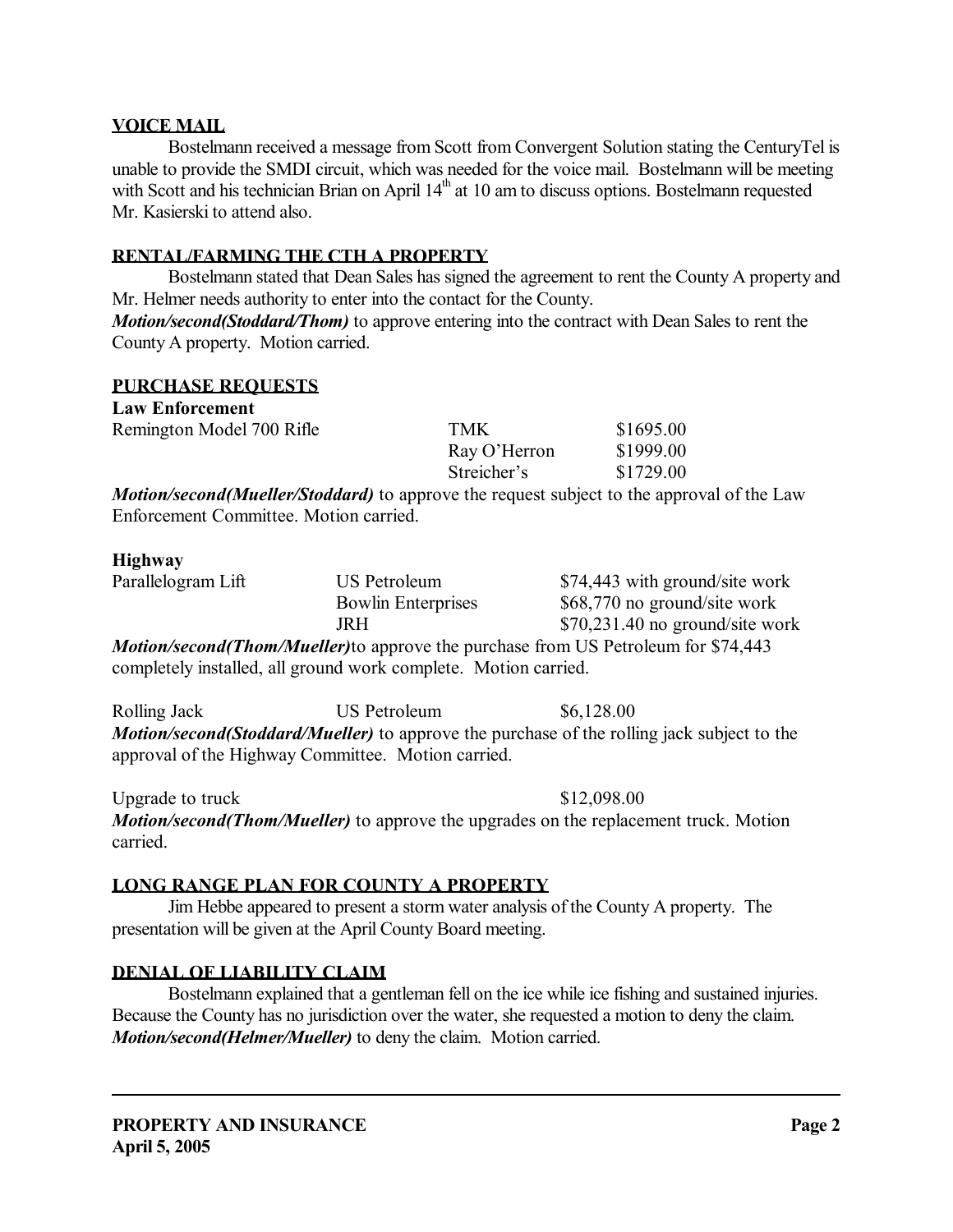### **RESOLUTIONS/ORDINANCES** None

### **USE OF COUNTY PROPERTY** No requests

#### **VOUCHERS**

 Vouchers were presented for \$62,498.39. *Motion/second(Mueller/Stoddard)* to approve the vouchers as presented. Motion carried.

### **MAINTENANCE REPORT**

**Fresh Air Unit:** The fresh air unit for dispatch has been up and running for at least three weeks.

**Paper Shredder:** Iron Mountain Shredding is going to be here on April 28<sup>th</sup>. An email was sent out telling all offices to have all shredding ready.

**Spring Cleaning:** Hopefully we are done with the snow and ice. The maintenance crew is starting the spring spruce-up. Some staff are working on weekends and some are working nights.

**Plumbing Problems:** We have been having a lot of plumbing problems in the jail. So far we have been able to handle it within the department.

#### **CLERKS REPORT**

**Liability Insurance***:* Our Liability insurance limit has been raised by the County Mutual to \$10 million per occurrence from \$5 million.

**Workers Comp Audit:** After our workers comp audit for 2004the premium has been increased by \$17,206.

**Maintenance Agreements for Copiers:** Bostelmann presented a list of copiers in the County offices and the cost of the maintenance contract. The contracts are based on the number of copies made. Older machines have a higher per copy costs. Bostelmann stated that older machines are passed down to offices that have less usage for the machine. Bostelmann asked if the Committee would rather limit the number of copy machines in the building and have the older machines discarded. Bostelmann will check the accuracy of the numbers of copies and see if the contract can be adjusted lower.

#### **COMMITTEE DISCUSSION**

**Next meeting date:** May 3, 2005 at 6:00. **Agenda:** Office relocation for Land Use Planning & Zoning, Maintenance Agreement for Copiers,

Helmer stated that Tom Halverson asked him if the County would give an easement for him to use the driveway to the fair grounds. He is planning on selling boats from his property. Halverson has not contacted any committee to pursue an easement.

Thom asked Helmer if the lease for the conservation club to use the County Trail in Berlin has been discussed at the Highway Committee and if it will be coming to this Committee for approval. Helmer